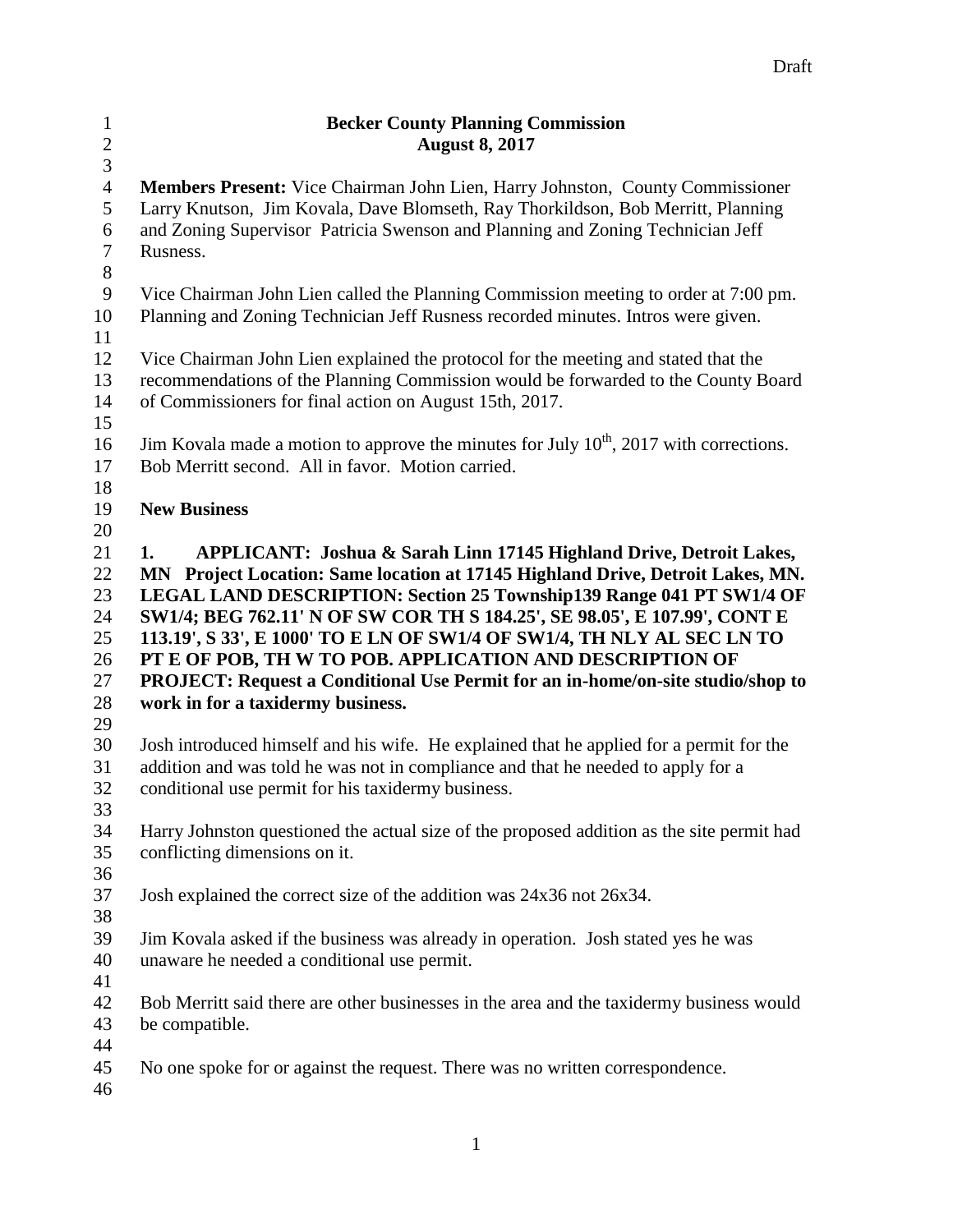- There was no further discussion by the Board.
- 

 **MOTION: Dave Blomseth made a motion to approve the Conditional use permit for the taxidermy business. Bob Merritt second. All in favor. Motion carried. 2. APPLICANT: Ryan Haugrud 20136 Audubon Lake Road, Audubon, MN Project Location: 17556 Co. Hwy. 11, Audubon, MN. LEGAL LAND DESCRIPTION: Section 27 Township 139 Range 042 PT SW1/4 NW1/4 BEG 850.55' E & 2774.59' N OF SW SEC COR TH NE AL HWY 500' SE 484' SW 365.08' & NW 504' TO BEG. APPLICATION AND DESCRIPTION OF PROJECT: Requesting a Conditional Use Permit to store no more than 25 collector cars on a 5 acre wooded lot.** Ryan Haugrud introduced himself and explained to the Board his conditional use permit request to store collector vehicles on his property. John Lien questioned Ryan on the purpose of the second cleared area on the property. Ryan explained he may build a home on that part of excavated land. Jim Kovala explained to Ryan that what he saw on the property meets the definition of a junk yard according to the Becker County Ordinance. Ryan explained to the Board that it was not junk and that the collector cars are worth more than junk vehicles. He also explained that two of the vehicles did run and that he plans on restoring them. John Lien asked if anybody would like to speak for or against the application. Don Henderson stated that he does not believe it is the place to have a junk yard and that he is concerned about the drainage and fluid that may leak from the vehicles. Robert Halverson wanted to know how long the vehicles would be there and also how close he can be to the property lines. Patty Swenson explained to the Board the setback is 10 ft from the side property lines. Elizabeth Svari explained her concern about the visibility from the road and her home. She also was concerned about the environmental factor such as gas, oil, ect. leaking into the groundwater and the fact that it is an unattended lot that could encourage vandalism. She was also concerned with the property values of surrounding homes. Letters in opposition were received and read into the record. Letters received from Joel Hemze, Keith Skalin, Mark Green and Ann Hobert. Letters available to the public.